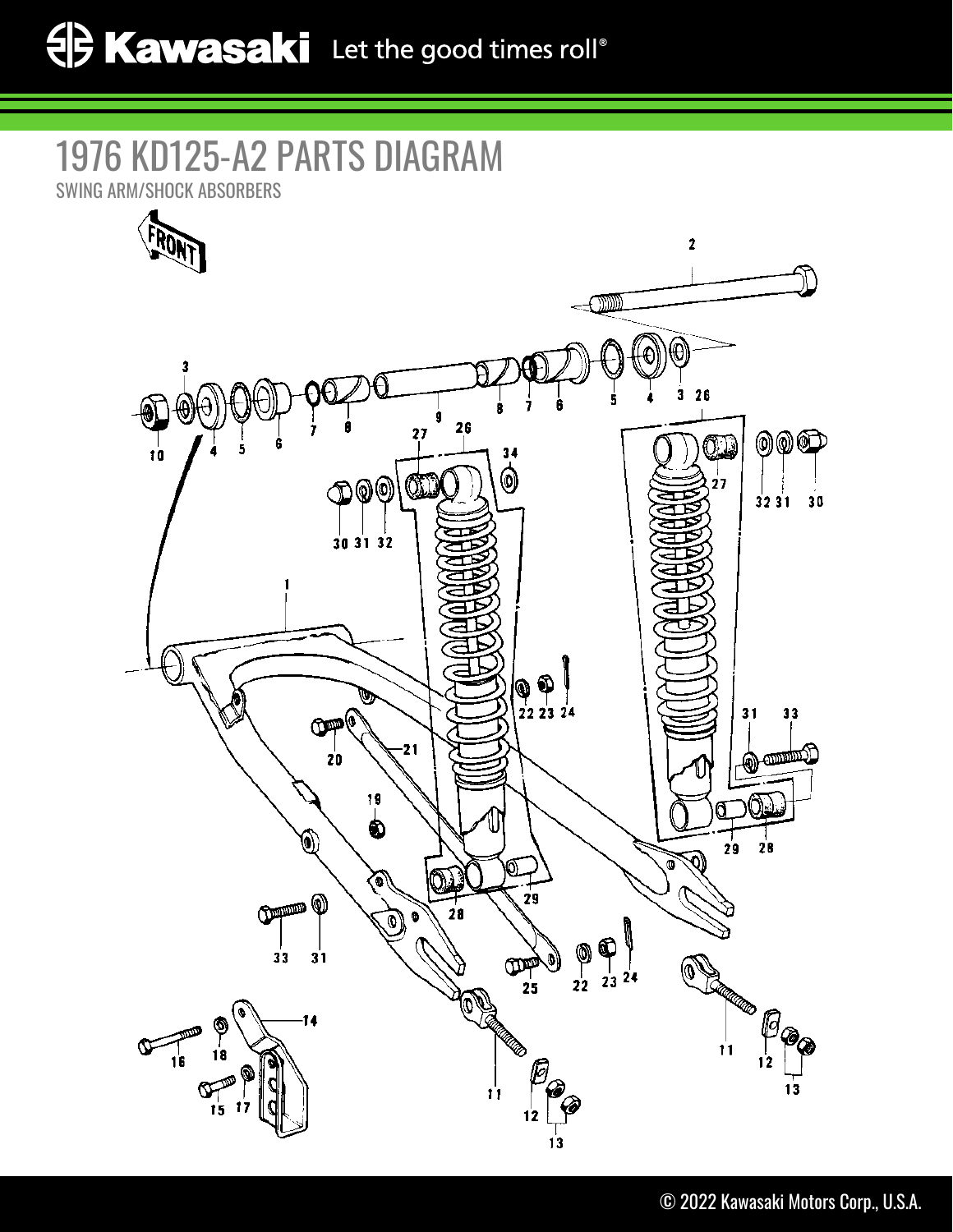## 1976 KD125-A2 PARTS LIST

SWING ARM/SHOCK ABSORBERS

| <b>ITEM NAME</b>                  | <b>PART NUMBER</b> | <b>QUANTITY</b> |
|-----------------------------------|--------------------|-----------------|
| ARM, SWING (Ref #1)               | 33001-074          | 1               |
| SWING ARM (Ref # 1)               | 33001-080          | 1               |
| SHAFT-SWING ARM PIVOT (Ref # 2)   | 33032-034          | 1               |
| WASHER PLAIN 12MM (Ref # 3)       | 410B1200           | $\overline{2}$  |
| CAP-SWINGING ARM (Ref #4)         | 33035-005          | $\overline{2}$  |
| "0" RING, 30MM (Ref # 5)          | 671B2530           | $\overline{2}$  |
| BUSHING-SWING ARM (Ref # 6)       | 33033-009          | $\overline{2}$  |
| "0" RING, 16MM (Ref # 7)          | 670B2016           | $\overline{2}$  |
| "0" RING, 16MM (Ref # 7)          | 92055-001          | $\overline{2}$  |
| SLEEVE-SWINGING ARM (Ref # 8)     | 33034-016          | $\overline{2}$  |
| COLLAR, SWING ARM, LONG (Ref # 9) | 33036-007          | 1               |
| NUT-LOCK, 12MM (Ref # 10)         | 92019-009          | 1               |
| ADJUSTER, CHAIN (Ref # 11)        | 33040-057          | $\overline{2}$  |
| ADJUSTER, CHAIN (Ref # 11)        | 33040-073          | $\overline{2}$  |
| PLATE-CHAIN ADJUSTER (Ref # 12)   | 33041-002          | $\overline{2}$  |
| PLATE, CHAIN ADJUSTER (Ref # 12)  | 33041-005          | $\overline{2}$  |
| NUT,8MM (Ref # 13)                | 311B0800           | 4               |
| <b>GUARD, CHAIN (Ref #14)</b>     | 55020-016          | 1               |
| BOLT-SMALL-UPSET,8X16 (Ref # 15)  | 115G0816           | 1               |
| BOLT, HEX HEAD, 10X50 (Ref # 16)  | 92001-1254         | 1               |
| WASHER SPRING 8MM (Ref # 17)      | 461F0800           | 1               |
| WASHER SPRING 10MM (Ref # 18)     | 461F1000           | 1               |
| <b>NUT,10MM (Ref # 19)</b>        | 314B1000           | 1               |
| BOLT, HEX HEAD, AX24 (Ref # 20)   | 92003-143          | 1               |
| TORQUE LINK, REAR BRK (Ref # 21)  | 43007-039          | 1               |
| WASHER SPRING 8MM (Ref # 22)      | 461F0800           | $\overline{2}$  |
| NUT,8MM (Ref #23)                 | 320B0800           | $\overline{2}$  |
| PIN COTTER 2.0X20 (Ref # 24)      | 550D2020           | $\overline{2}$  |
| BOLT, RR TORQUE LINK (Ref # 25)   | 92003-144          | 1               |